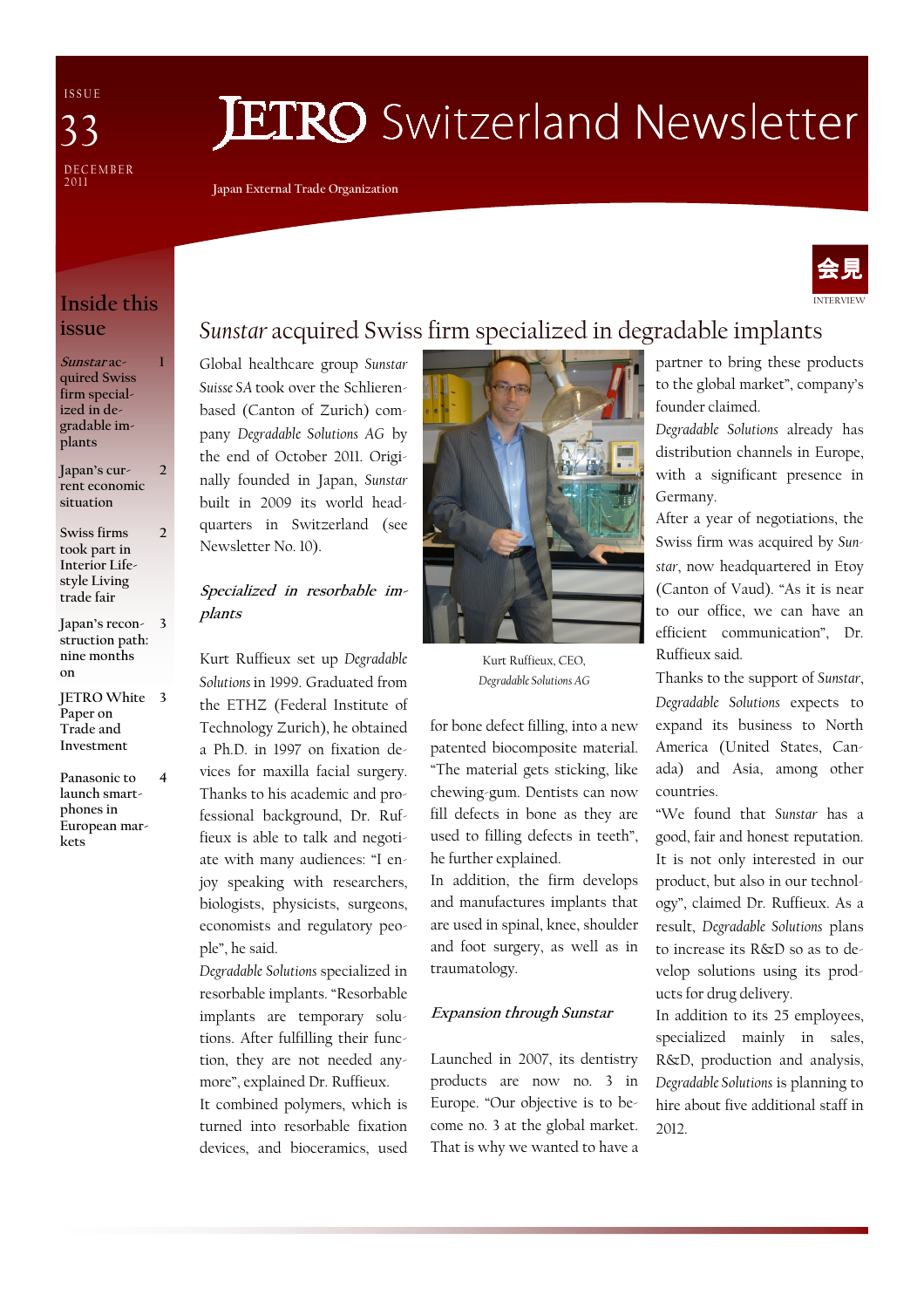#### Japan's current economic situation

Japan will end 2011 on a rapid recovery trend after Great East Earthquake hit Japan on March 11. Its GDP grew 1.4% in the July-September period (revised in December), marking an increase by 5.6% at annualized rate. According to the International Monetary Fund its real GDP is estimated to be down 0.5% in 2011, but to increase 2.3% next year.

Japan's indices of industrial production rose 11.9% from March to October to 92.5 (see graph). The coincident index of business conditions, used to identify the current state of the economy, confirmed this trend. It rose 6.3% from April to 91.4 in October (2005=100).

The Tankan judgment survey on business conditions for all indus-



Indices of Industrial Production (2005=100) Ministry of Economy, Trade and Industry

tries provides an accurate picture of business trends of enterprises. While it remains negative, it increased from –9 in September to –7 in December.

Japan's economy is still stimulated by exports, which increased 6.8% from April to October to ¥5,507 billion. Exports are nevertheless slowing down in November, reflecting the effects of the slackening of pace in Western economies and to a lesser extend in emerging countries, and of the flooding in Thailand. Exports were down 4.5% in November 2011 from the previous year, while imports increased 11.4%. As a result, Japan logged a trade deficit of ¥ 228 billion for the January - November period. It is expected to experience a trade deficit in 2011 for the first time since 1980.

The domestic demand is recovering. The average of monthly consumption expenditures per household was ¥285,605 in October. Compared to the same month a year earlier, it was down only 0.6% in October, against a decline by 8.8% in March. The consumer confidence index increased 15.1% from April to November.

# Swiss firms took part in Interior Lifestyle Living trade fair



Among other foreign companies, two Swiss furniture and decoration shops were invited by JETRO to participate in IFFT/Interior Lifestyle Living trade fair.

It is the Japan's largest premier trade fair for all interior products. It exhibits furniture but also all interior segments such as textile and interior design products.

One of the objectives of this JETRO's invitation program is to revitalize local business in Tohoku and other affected areas.

"The organization was absolutely great. I could have a very productive visit thanks to a guide and interpreter" said Pierre Grandjean,



Pierre Grandjean (Futons et Cultures du Sommeil) and Takashi Shibata (Momiji Shibata)

owner of "Futons et Cultures du Sommeil" shop in Bienne-Biel. He bought wooden items. He is also in touch with two sellers that he will meet again in Paris.

"Very good. I ordered and already received soaps, wooden boxes,



IFFT/Interior Lifestyle Living

ceramic bowls and cups", said Takashi Shibata of Momiji Shibata shop (in Geneva).

The trade fair took place from November 2 to 4 at Tokyo Big Sight. It was attended by 355 exhibitors (including 312 from Japan and 43 from overseas countries) and about 20,000 visitors.

**SITUATION** 

動向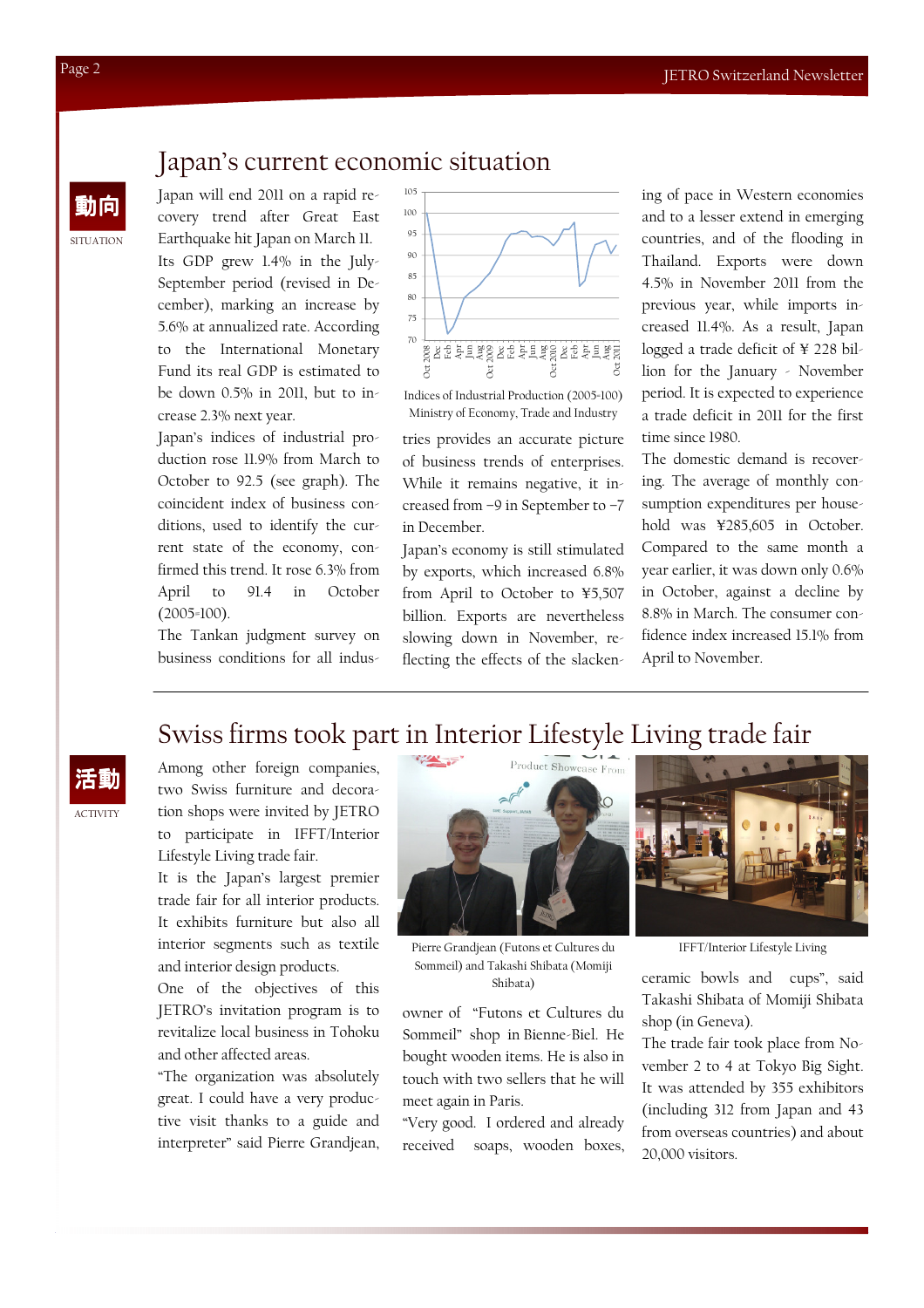動向

# Japan's reconstruction path: nine months on

Nine months on, most of Japan's infrastructures have been restored, but a lot still need to be done to revitalize the local economy.

#### Recovery of infrastructures and companies

All expressways (Tohoku and Joban Expressways), all national highways (expect part of route 45), all shinkansen lines, 96% of conventional rail lines, all airports and 72% of port berths are now in operation in the Tohoku region (as of December 19, 2011).

Many facilities of companies were also seriously damaged. Most of them have already resumed their production. As mentioned by The Nikkei Weekly (Winter, 2011), the facility of Nippon Paper Group Inc. was destroyed by the tsunami; this company resumed its operation on September 16 and is planning to return to full production by the end of the third quarter 2012.

Sendai Kirin Brewery's factory was entirely destroyed by the tsunami. The company will resume to al-



As of December 19, 2011, Source: Ministry of Land, Infrastructure, Transport and Tourism Large picture of this map is available at: http://www.mlit.go.jp/common/000138153.pdf

most pre-quake level of production one year after the earthquake, in March 2012.

#### Support of the government

The Ministry of Economy, Trade and Industry and Fukushima Prefecture provide loans since June to SMEs forced to relocate outside of areas affected by the nuclear power accident.

They also issue loans since November 25 for SMEs that are continuing or resuming business in areas where evacuation-related designation has been lifted.

## JETRO White Paper on Trade and Investment

JETRO has just released the translation into English of its White Paper entitled "2011 JETRO Global Trade and Investment Report - International Business as a Catalyst for Japan's Reconstruction".

This report is divided into four chapters: world trade and investment trends in 2010; latest trends related to the WTO rules and to FTAs around the world; impact of the Great East Japan Earthquake

on the overseas business of Japanese companies; and Japan's opportunities and strengths in the reconstruction process.

It shows that the Tohoku region holds a large share of production of the materials and components forming the basis of finished products produced in the Kanto region, but also in overseas countries. As a result, export of microcontrollers for instance fell on a volume basis

#### 38.7% in May.

The report also identifies Japan's unique strengths to achieve a rapid reconstruction: capacity for research and development; factory production capacity; energy efficiency and other environmental technologies; disaster prevention technologies.

The report (in English) is available at: http://www.jetro.go.jp/en/ reports/white\_paper/

ANALYSIS 分析